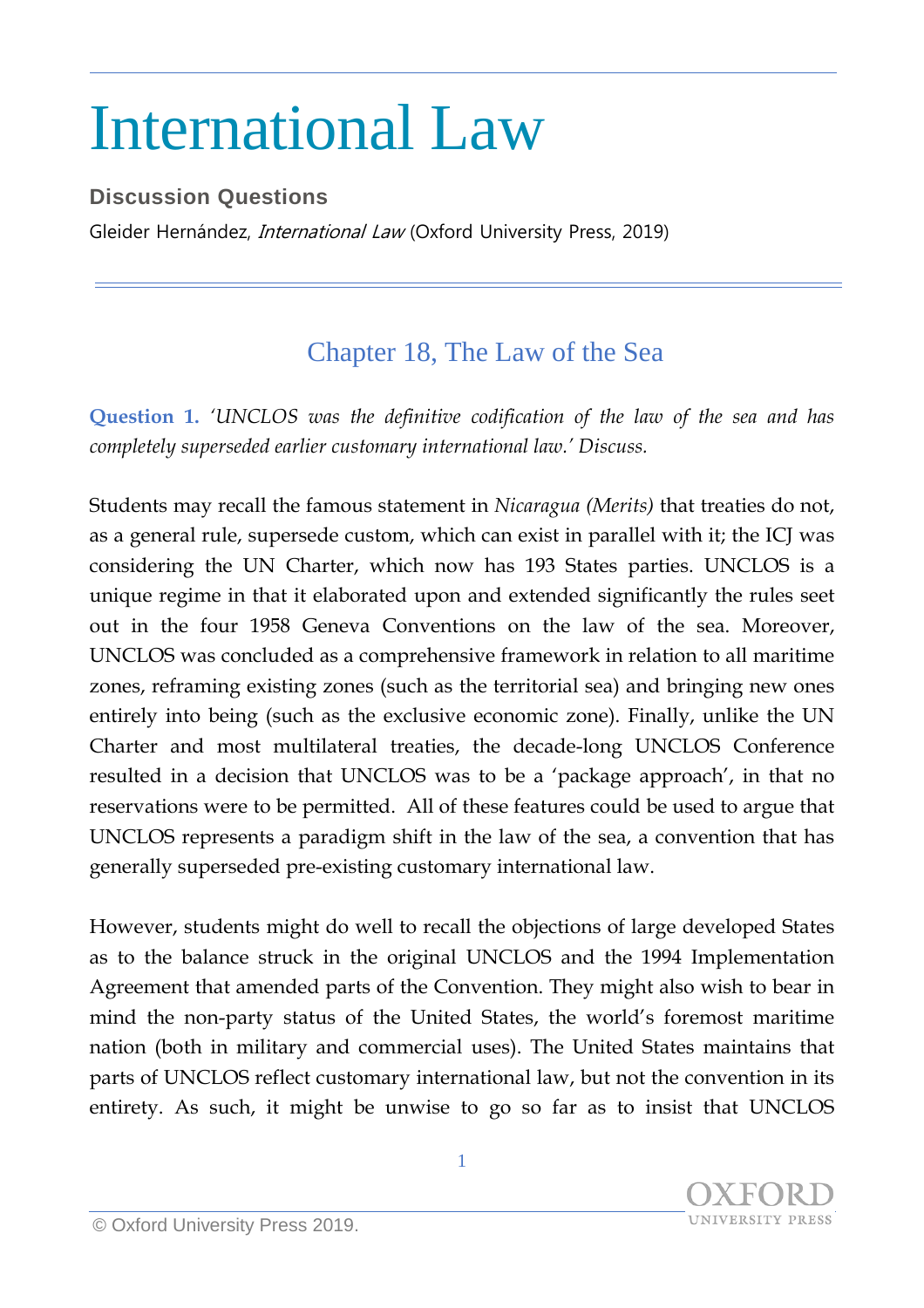represents a *complete* replacement of pre-existing customary international law, as in many respects it operates alongside it.

**Question 2.** *'The Exclusive Economic Zone and the continental shelf govern essentially identical areas and are unnecessarily complex. It suffices simply to establish one concept to replace both categories.' Do you agree with this statement? Give a reasoned answer.*

The Exclusive Economic Zone (EEZ) and continental shelf in practice are tightly linked, and have a degree of overlap. For example, both can in principle extend up to 200 nm from the shore. However, the two ought not to be confused. Students would be advised first by recalling the core rules establishing each category, respectively.

The EEZ is a special zone that was first created in UNCLOS, in which a coastal State can claim certain sovereign rights and duties (e.g. exploration and exploitation, but also conservation) over natural resources, both living and nonliving (UNCLOS, Arts 61-62). However, the coastal State is not sovereign, and must accord certain traditional high seas freedoms such as navigation and overflight (UNCLOS, Art 58).

Conversely, the continental shelf refers primarily to the submerged 'ledges' that project from the continental landmass and create zones of shallow waters. As with the EEZ, a coastal State has sovereign rights of exploration and exploitation (UNCLOS, Art 77). However, the continental shelf is defined, unlike the EEZ, purely by the seabed and subsoil, and does not cover the overlying waters (Art 1 CCS). Moreover, the continental shelf is not defined simply by reference to the coastline; it follows the actual geographical features of the continental shelf and may extend beyond 200 nm, up to 350 nm from the coastline (Art 76(1) UNCLOS). Finally, States are deemed to have an 'inherent' right to the continental shelf (*North Sea Continental Shelf*), unlike the EEZ which was a creation of the UNCLOS.